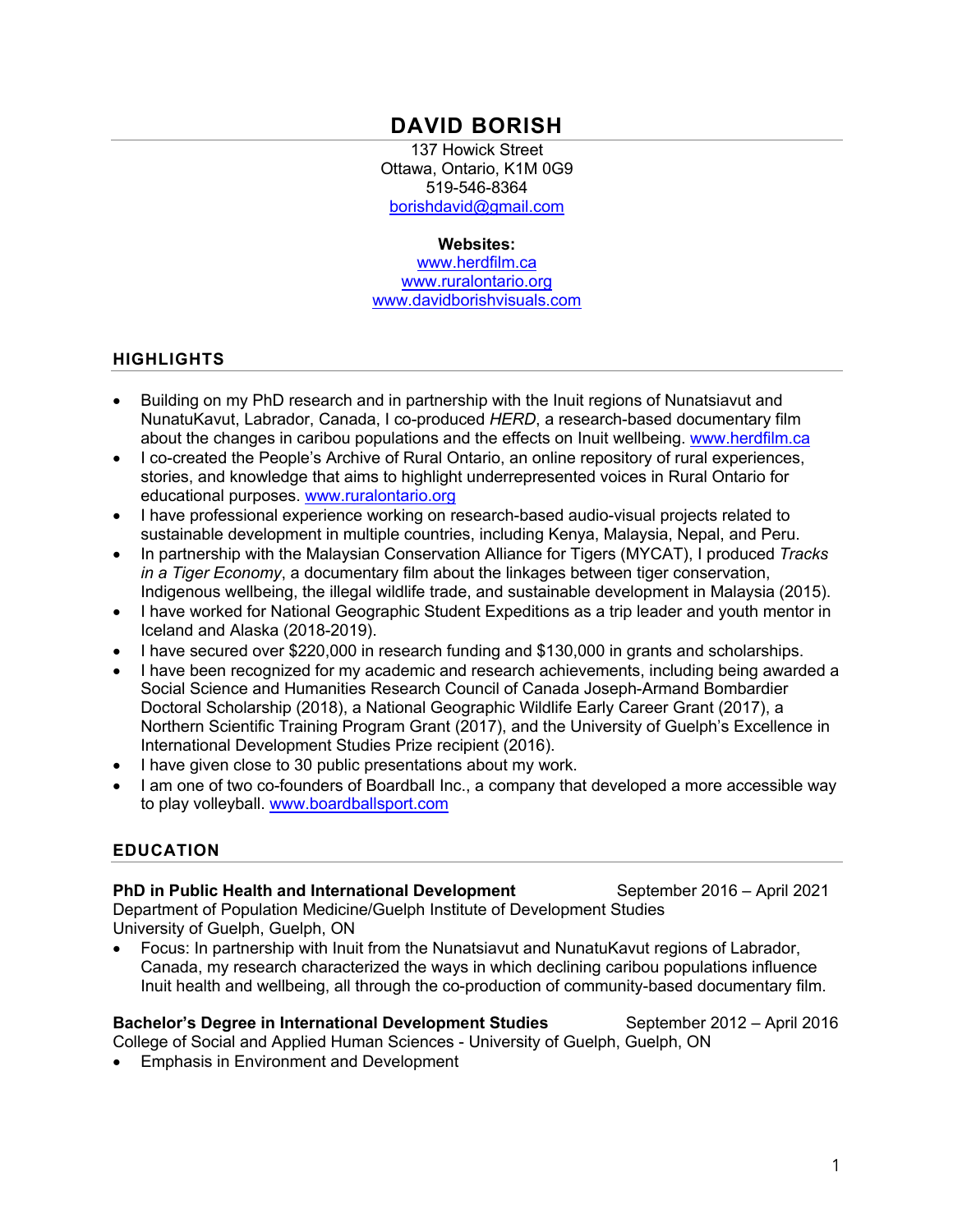## **PROFESSIONAL EXPERIENCE**

#### **Postdoctoral Fellow**

*Labrador Institute of Memorial University (May 2021-Current)*

- Working in partnership with the Torngat Wildlife and Plants Co-management Board, the Nunavut Wildlife Management Board, and the Nunavik Marine Region Wildlife Board to document, explore, and communicate the relationship between Inuit and polar bears in the Eastern Arctic through community-based documentary film.
- Coordinating transdisciplinary meetings and events with Inuit and non-Inuit polar bear experts to share knowledge for polar bear decision-making.
- Advancing a new analytical strategy I developed during my doctoral work, called a *video-based qualitative analysis*, which repurposes video-editing softwares for investigating qualitative data, and helps to integrate the non-text dimensions participant knowledge into the analysis of conservation stories, such as body language, gaze, and tone of voice. I am working to advance this method for understanding and communicating Inuit-polar bear relationships, in partnership with Inuit participants.

## **Communications & Knowledge Mobilization Specialist**

*People's Archive of Rural Ontario, Guelph, Canada (2021-Current)*

- Assisting with a variety of communications ranging from traditional to more creative formats, including developing an archival website and managing photo and video content
- Generating best practices and recommendations for recruiting Indigenous community stories
- Developing knowledge mobilization initiatives to improve community knowledge and capacity and promote peer-to-peer learning
- Designing and producing knowledge resources in formats for non-academic audiences
- Developing and facilitating communication between project and community stakeholders.
- Launched website: https://www.ruralontario.org/
- Developed and maintained media relations, and was main point of contact for speaking with the press, including talking on multiple radio channels across the province. See press discussions here: https://www.ruralontario.org/press

## **Visual Communications Expert & Educator**

*Indigenous Health Adaptation to Climate Change, Peru/Uganda (Sept 2021-current)*

- Hired to lead the visual communication objectives of the IHACC project, including finding ways to visually characterize Indigenous adaptation pathways that enhance or constrain resiliency in Peru and Uganda.
- Identify synergies between the IHACC visual communications objectives and the climate change and health scenario planning objectives.
- Develop a combination of participatory and visual-based strategies for engaging participants in Peru Uganda, including through participatory video and photography.

## **Videographer**

*Faculty of Environment, University of Waterloo, Waterloo, Canada (2021)*

- Produced video series about the UN Sustainable Development Goals in the City of Waterloo.
- Interviewed over 20 academic and policy experts related to urban development, environmental justice, and social well-being across both the University of Waterloo and the City Government of Waterloo.

## **Project Coordinator**

*Mealy Mountain Cultural Connect Program, Rigolet, Nunatsiavut, Labrador (2020)*

- Developed visual content for program that supports Inuit inter-generational knowledge transfer
- Supported community leads in Rigolet, Nunatsiavut, on program facilitation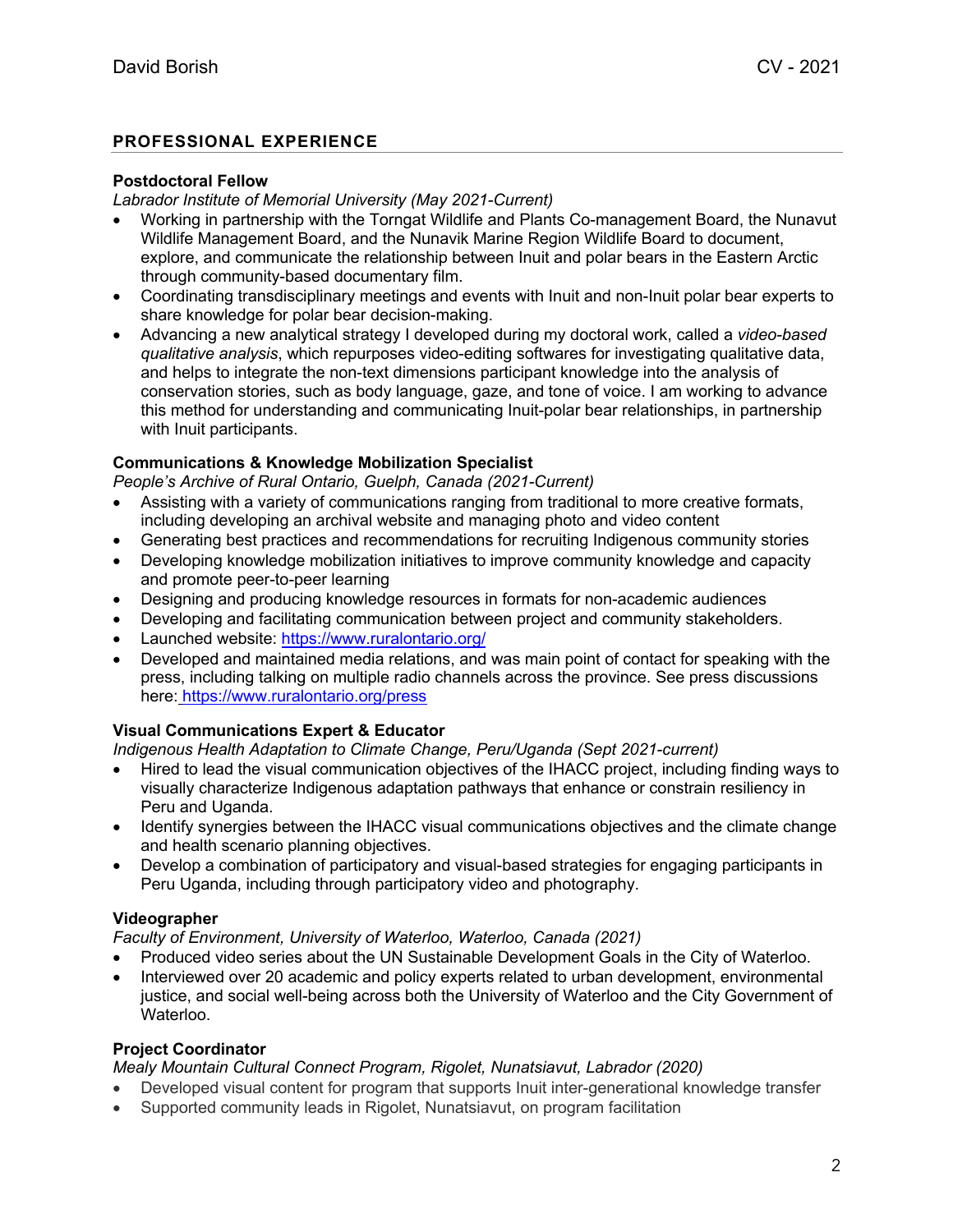• Contributed to data collection, analysis, and writing related to program

#### **Videographer/Photographer**

*Nexos Comunitarios, Lima, Peru (2020)*

- Produced a promotional video about a community development initiative supporting youth health and education in the Andean community of Cuncani, Peru.
- Visually documented an experience connecting Canadian university students with projects run by the Nexos Comunitarios NGO.

#### **Film Production Assistant**

*The Magnitude of All Things (a National Film Board production) (2019)*

- Assisted with the creation of 'The Magnitude of All Things', a documentary film about the impacts of climate change on human mental health and emotional wellbeing.
- Specifically worked as the production assistant for the Northern Canada portion of the film.
- Filmed 'behind-the-scenes' visuals for the film.
- This film has been presented at prominent film festivals, including the Vancouver International Film Festival
- Awarded "Best Canadian Feature Award for 2020" at Planet in Focus Film Festival.

## **Social & Health Researcher**

*Torngat Wildlife, Plants, and Fisheries Secretariat, Labrador, Canada* (2019)

- Hired to interview over 20 participants in Rigolet, Labrador, for the Torngat Secretariat's Mealy Mountain Caribou Traditional Knowledge Study.
- Supported data collection and analysis phases for Traditional Knowledge Study.

#### **Videographer**

*Eastern Arctic Commercial Fisheries Co-Management Gathering, Labrador, Canada (2019)*

• Filmed and produced a short educational video about the first ever gathering of the three Eastern Arctic Commercial Fisheries Co-Management boards (Nunavik Marine Region Wildlife Board, Nunavut Wildlife Management Board, Torngat Joint Fisheries Board).

#### **Videographer**

*Ecological Farmers Association of Ontario (EFAO), Canada (2018)*

• Filmed and interviewed organic farmers on Wolfe Island in Ontario for an educational/promotional video for the EFAO.

#### **Videographer/Producer**

*Local Initiatives for Biodiversity Research and Development,* Pokhara, Nepal (Aug – October 2016)

- Produced educational videos about innovative terrace farming techniques, including: one 20 min film, one trailer, and 13 shorter videos. All videos were translated into Nepali for a total of 30 educational videos.
- Film used for educational, scaling-up purposes and to obtain International Development Research Council funding
- Films screened in Hopping Sparrows Film Festival across multiple cities in India.

#### **Videographer/Producer**

*Honey Bee Research Centre*, Guelph, Canada (May – August 2016)

- Produced first online, comprehensive 'How-to Beekeep' educational video series about beekeeping
- Created 32 videos ranging from 3-18 minutes in length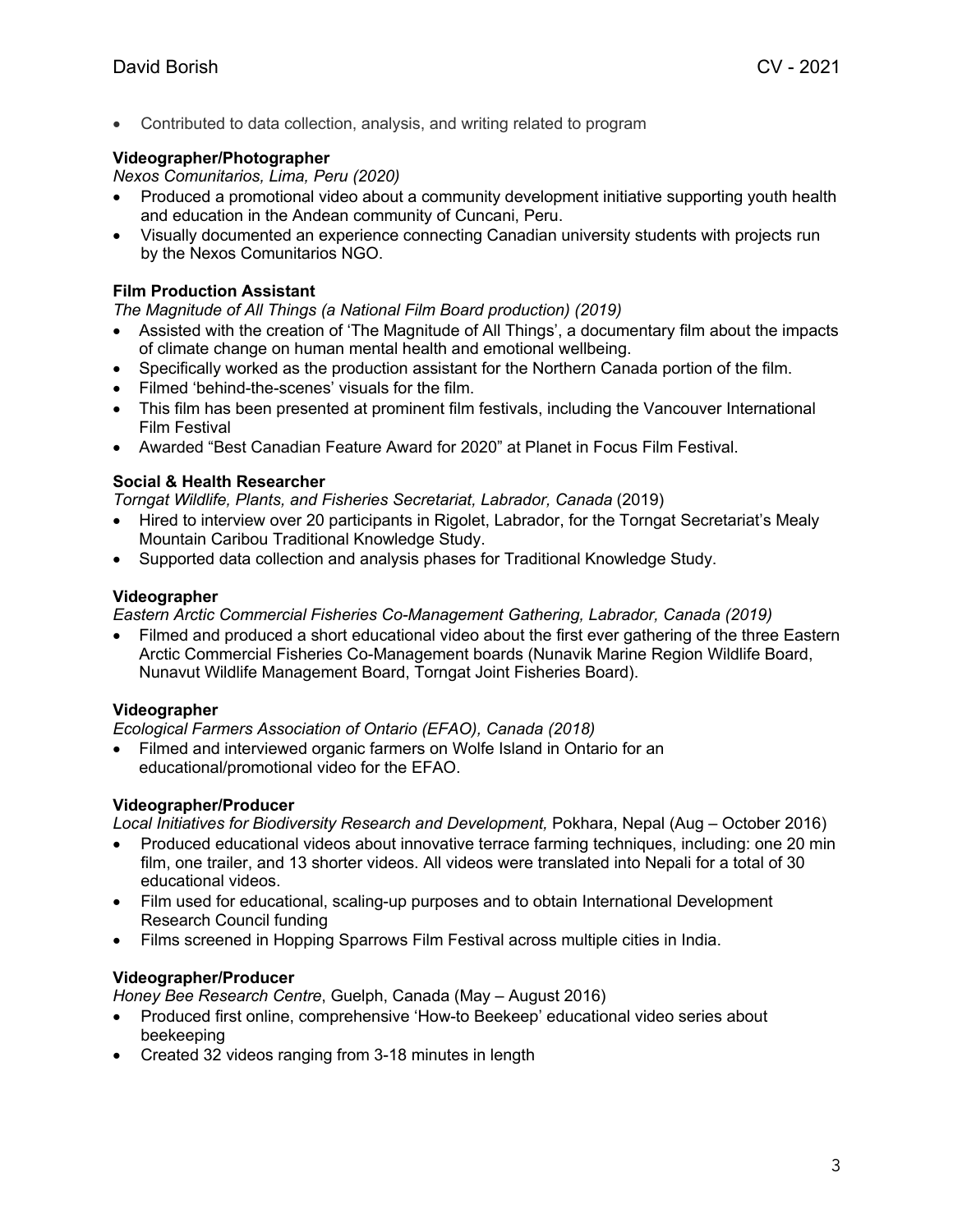- Video series has over 4 million YouTube views and 40,000 YouTube subscriptions by beekeepers worldwide, and videos have been translated into Punjabi, Russian, French, Romanian, and Arabic.
- "These videos are the single most effective international beekeeping education program ever" $-$ Paul Kelly, Manager, Honey Bee Research Centre.

#### **Photographer**

*Anderson-Coats Photography*, Guelph, Canada (2013 – 2016)

• Photographed graduation, passport, and portrait photos

#### **Videographer/Producer**

*Oxfam-Guelph*, Guelph, Canada (February 2016)

- Produced short awareness video about women's rights and economic inequality
- Final product used by Oxfam-Canada as the election day video during the 2015 Canadian federal elections

#### **Videographer/Producer**

*Malaysian Conservation Alliance for Tigers (MYCAT),* Kuala-Lumpur, Malaysia (2015)

- Produced a documentary film *Tracks in a Tiger Economy* about the challenges of protecting the Malayan tiger in the wild,
	- and how the local hunter-gathering, Indigenous tribes are related to conservation efforts
- Required extensive research on socio-economic, anthropological, ecological, and biological background
- Filmed in remote Indigenous forest camps and isolated parts of the Peninsular Malaysian rainforest
- Film used for educational purposes by MYCAT, TRAFFIC in Southeast Asia, WWF-Malaysia, WCS-Malaysia, The Rufford Foundation, The Corbett Foundation, and several other conservation groups

## **Videographer/Producer**

*Feeding 9 Billion*, Guelph, Canada (February 2015)

- Produced educational films about food security, agriculture, and sustainable food systems globally
- Final products used for organization's website, funding opportunities, and youth outreach programs

## **Videographer/Producer**

*Tobias Nussbaum City Council Campaign*, Ottawa, Canada (2014)

- Filmed and edited promotional videos for Nussbaum's City Council political campaign
- Created videos that effectively addressed the Rideau-Rockcliffe District

## **Community Development Researcher**

The *Children of Bukati* organization, Busia County, Kenya (May – July 2014)

- Conducted qualitative research regarding the socio-economic and environmental impacts of the Bwaliro Primary School feeding program on a rural community
- Conducted over 100 interviews with members of the Bwaliro community
- Organized the Bwaliro community gathering, with over 150 attendees
- Required cross-cultural analytical and communication skills
- Required interdisciplinary approach to assessing the program
- Produced written reports, published in the International Journal of Educational Development and the Public Library of Science One (PLoS One)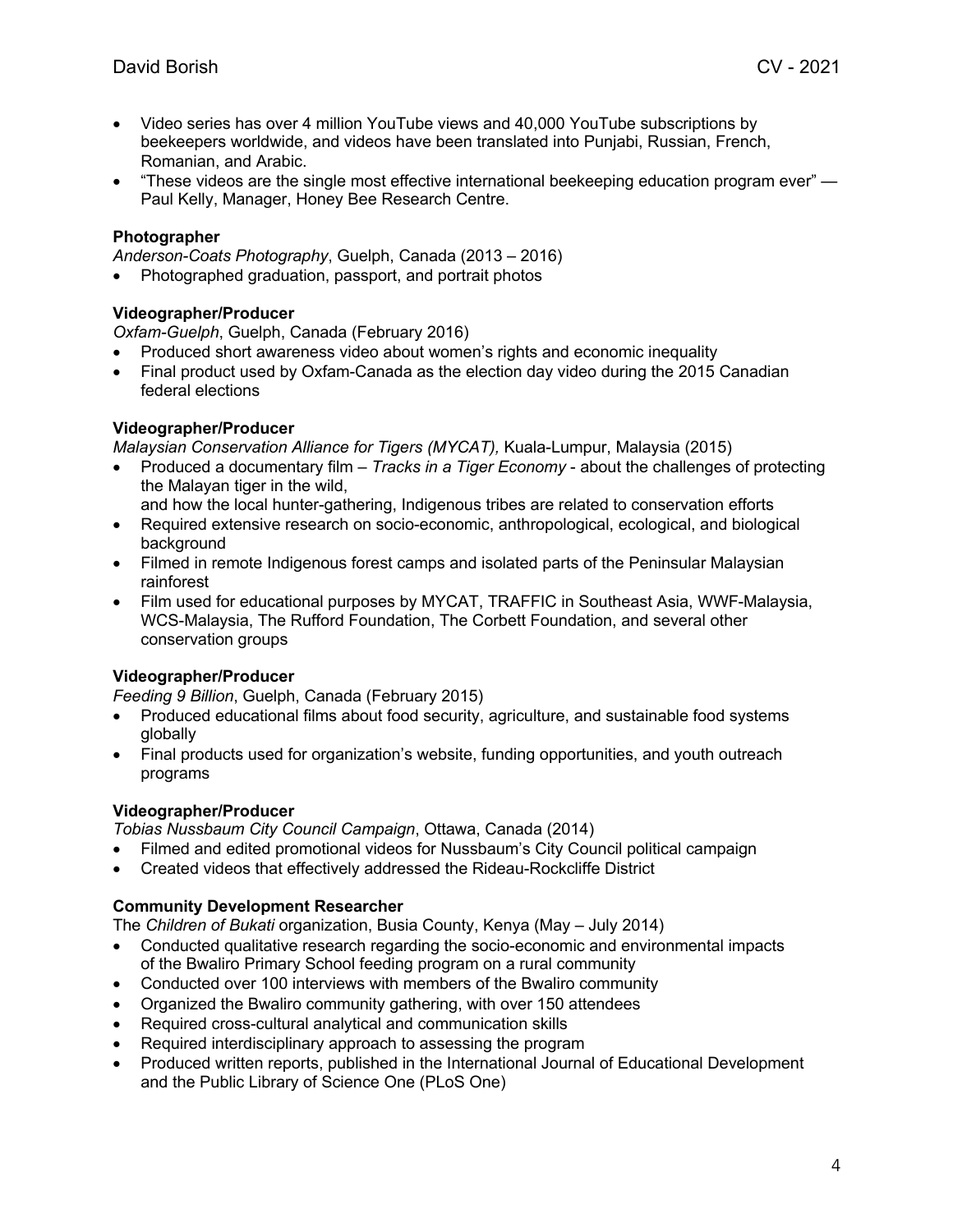## **Park Ranger**

*Ministry of Natural Resources*, Algonquin Provincial Park, Canada (June 2011 – August 2011)

• Maintained and created campsites and bridges

## **ACADEMIC JOURNAL PUBLICATIONS**

#### **In Press**

1. **Borish, D.,** Cunsolo, A., Snook, J., Shiwak, I., Wood, M., HERD Caribou Project Steering Committee, … Harper, S. L. (In Press). "It's just a sense of home": Inuit social connections and caribou declines in Labrador, Canada. *Ecology and Society*, 1–34

## **Published**

- 1. **Borish, D.,** Cunsolo, A., Snook, J., Dewey, C., Mauro, I., & Harper, S. L. (2022). Relationships between Rangifer and Indigenous wellbeing in the North American Arctic and Sub-Arctic: a scoping review. *Arctic, 75(1): 86-104.*
- 2. **Borish, D.,** Cunsolo, A., Mauro, I., Dewey, C., & Harper, S. L. (2021). Moving images, moving methods: Advancing documentary film for qualitative research. *International Journal of Qualitative Methods, 20, 1-14; doi: https://doi.org/10.1177%2F16094069211013646*
- 3. **Borish, D.,** Cunsolo, A., Mauro, I., Dewey, C., & Harper, S. L. (2021). Notions in motion: A howto guide to a video-based qualitative analysis. Supplementary file for "Moving images, moving methods: Advancing documentary film for qualitative research," submitted to the *International Journal of Qualitative Methods.*
- 4. **Borish, D.,** Cunsolo, A., Snook, J., Shiwak, I., Wood, M., HERD Caribou Project Steering Committee, Mauro, I., Dewey, C., Harper, S. L. (2021). "Caribou was the reason, and everything else happened after": Effects of caribou declines on Inuit in Labrador, Canada. *Global Environmental Chang*e, 68, 102268; doi: 10.1016/j.gloenvcha.2021.102268
- 5. Snook, J., Cunsolo, A., **Borish, D.,** Furgal, C., Ford, J., Shiwak, I., Flowers, C., Harper, S.L. (2020). "We're made criminals just to eat off the land:" Colonial wildlife management and repercussions on Inuit wellbeing. *Sustainability,* 12, 8177; doi:10.3390/su12198177
- 6. Cunsolo, A., **Borish, D.,** Harper, S. L., Snook, J., & Shiwak, I., Wood, M., HERD Caribou Project Steering Committee (2020). "You can never replace the caribou:" Inuit experiences of ecological grief from caribou declines. *American Imago*, 77(1):31–59.
- 7. **Borish, D.,** Dewey, C., & King, N. (2017). Enhanced Community Capital from Primary School Feeding and Agroforestry Program in Kenya. *International Journal of Educational Development*, 52: 10-18 pp. DOI: 10.1016/j.ijedudev.2016.10.005
- 8. King, N., Dewey, C., & **Borish, D.** (2015). Determinants of Primary School Non-Enrollment and Absenteeism: Results from a Retrospective, Convergent Mixed Methods, Cohort Study in Rural Western Kenya. *PLoS ONE*, 10(9): e0138362. DOI: 10.1371/journal.pone.0138362

# **BOOK CHAPTERS**

1. **Borish, D.**, Cunsolo, A., Snook, J., Shiwak, I., HERD Caribou Project Steering Committee, Harper, S. L. (Forthcoming). *"Having a film is like having proof": Inuit-led documentary film for research, self-determination, and visual sovereignty.* Indigenous research: Theories, practices, and relationships. Second Edition. Canadian Scholars' Press.

# **ACADEMIC ACKNOWLEDGEMENTS**

• Lim, T. (2020). Ethnolinguistic notes on the language endangerment status of Mintil, Aslian language of Malaysia. Journal of the Southeast Asian Linguistics Society, 13(1), i-xiv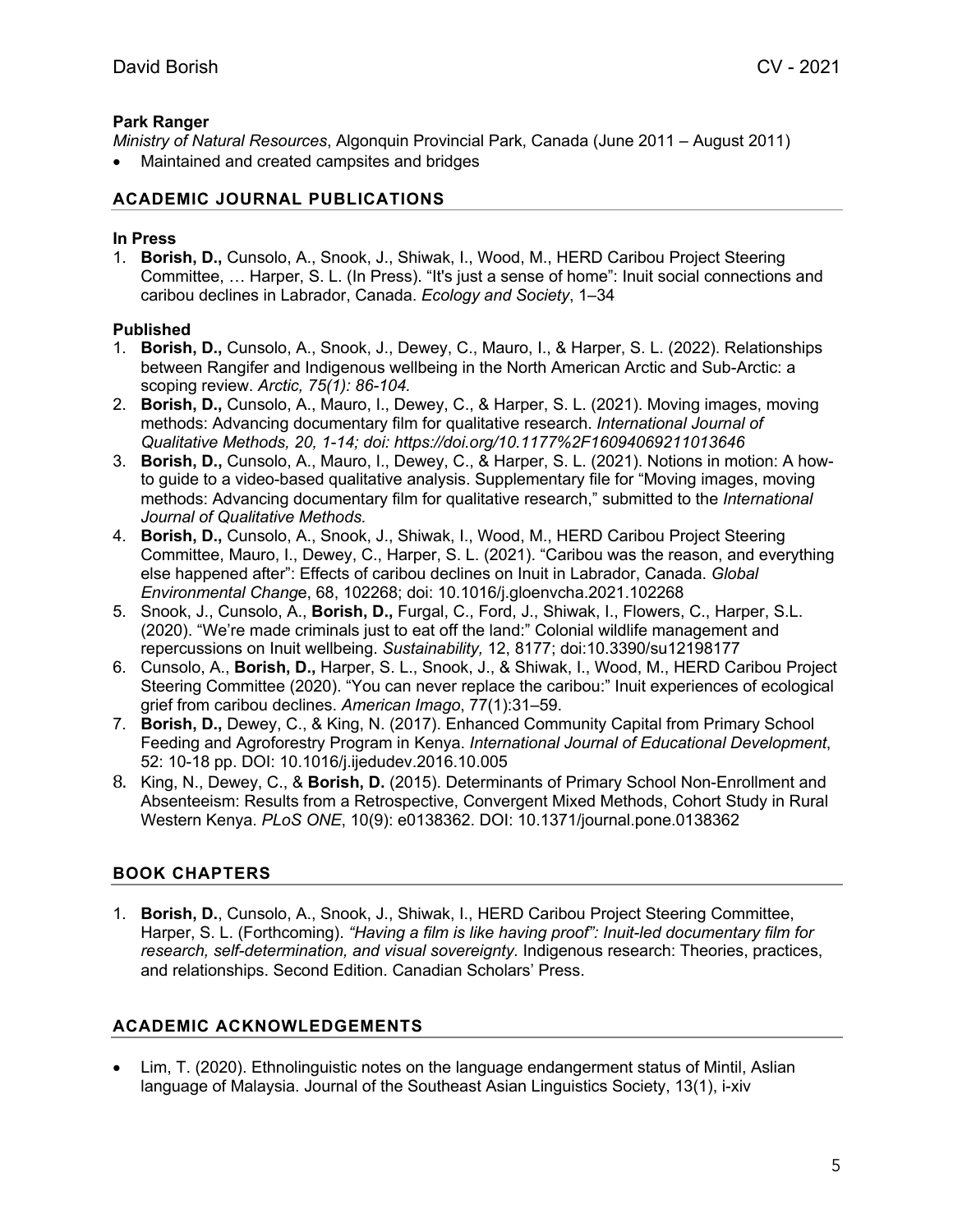o Acknowledged in journal article for support through the use of *Tracks in a Tiger Economy*, a documentary film that I produced for the *Malaysian Conservation Alliance for Tigers. I interviewed several Batek people (an Indigenous group)* in Malaysia for this film, which was *used as a* reviewing document of their Aslian (Indigenous) language.

# **TEACHING EXPERIENCE**

## **Teaching Assistant**

*IDEV1000 (Understanding Development and Global Inequalities), (Winter Semester 2021) Guelph Institute of Development Studies, University of Guelph*

- Lead multiple seminars a week with 20-25 students per seminar
- Was invited to be a quest lecturer for the whole class (over 100 students)
- Graded and evaluated over 250 student assignments

## **Visual Educator**

*National Geographic Student Expeditions (NGSE) Trip Leader, Iceland (2019)*

- Lead/guided 20 middle school students on video/photography-oriented Iceland expedition
- Facilitated positive learning environment for all levels of learning related to video and photography
- Produced an NGSE promotional video that was used by National Geographic Expeditions
- Planned day activities and organized events before, during, and after trip

# **Visual Educator**

*National Geographic Student Expeditions (NGSE) Trip Leader, Alaska (2018)*

- Lead/guided 13 high school students on video/photography-oriented Alaska expedition
- Facilitated positive learning environment for all levels of learning related to video and photography
- Produced "**Clap"**, an NGSE video that was used by National Geographic Expeditions
- Planned day activities and organized events before, during, and after trip
- Dealt with both positive and negative group social dynamics

# **VISUAL PUBLICATIONS**

- 1. Photo used for the promotion of the "Sharing and Supporting Indigenous Traditional Knowledge" for the Canadian Journal of Zoology, in partnership with the Canadian Society of Zoologists (2020).
- 2. Photo published in *Maclean's Magazine* June 2019 edition
- 3. Photos published in *iPolitics* article "Second Women's March Takes to Parliament Hill"
- 4. "Paper Man" stop motion video exhibited at Ottawa's Digi60 Filmmaker's Festival (2017)
- 5. "Looking Down" photo placed 1<sup>st</sup> in Student Life Category of University of Guelph Graduate Studies Photo Competition (2017)
- 6. "Tulip Dress" photo exhibited at the 2017 Canadian Tulip Festival's *Homage to Malak Karsh Photography Exhibition*
- 7. Documentary "Tracks in a Tiger Economy" shown at the Kuala Lumpur Eco Film Fest (Malaysia), the 6<sup>th</sup> Life Science Film Festival (Czech Republic), Barcelona Planet Film Festival (Spain), Innsbruck Nature Film Festival (Austria), SunChild Film Festival (Armenia), and Wildlife Conservation Film Festival (New York, USA), (2016-17)
- 8. Photos published as the front cover for three consecutive issues of the Undercurrent Journal (2015-16)
- 9. Photo published in the Photographer's Forum Magazine: Best of College and High School Photography 2015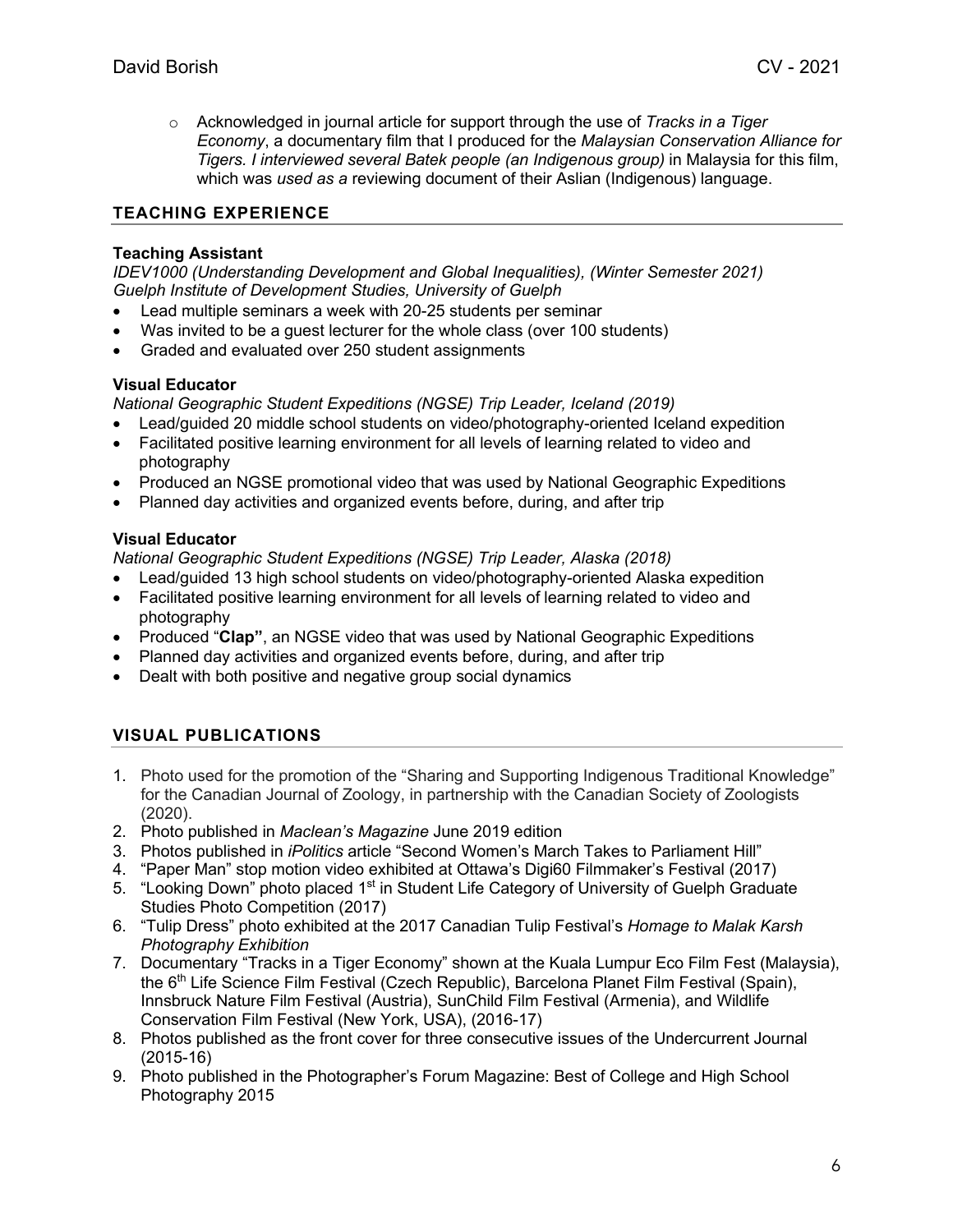- 10. Photo published in the Photographer's Forum Magazine: Best of Photography 2015
- 11. Photo published in the Ontarion campus newspaper (2015)
- 12. Stop motion film creation, "Paper Man", selected to be shown at the Ottawa International Animation Festival, the largest animation festival in North America (2011 – 2012)

# **RESEARCH FUNDING (TOTAL SECURED = \$228,365)**

## **SSHRC Joseph-Armand Bombardier CGS Doctoral Scholarship (\$105,000) 2018-2021**

- **Project Name:** Coming Together for Caribou: Utilizing Participatory Video to Explore the Relationship between Inuit and Caribou in Labrador
- **Funding Agency:** Social Science and Humanities Research Council (SSHRC)
- **Role: Principal Investigator**
- **Location:** Labrador

## **SSHRC Insight Development Grant (\$73,365) 2019-2021**

- **Project Name:** Coming Together for Caribou: Utilizing Participatory Video to Explore the Relationship between Inuit and Caribou in Labrador
- **Funding Agency:** Social Science and Humanities Research Council (SSHRC)
- **Role:** Collaborator (Principal Investigator: Sherilee Harper)
- **Location:** Labrador

#### **SSHRC Indigenous Research Capacity & Reconciliation Connection Grant (\$50,000) 2018- 2019**

- **Project Name:** Inuit Self-Determination through Equitable, Sustainable, and Economically Viable Access to Commercial Fisheries in the Eastern Arctic
- **Funding Agency:** SSHRC
- **Role:** Collaborator (Principal Applicant: Jamie Snook)
- **Location:** Labrador

# **GRANTS AND AWARDS (TOTAL AWARDED = \$130,575)**

- 1. Recipient of the *Arctic Science* journal 'Poster to Publication Award' in the category of Indigenous Sciences. Poster entitled "HERD: Inuit voices on caribou". Awarded at the ArcticNet Annual Meeting, in Halifax (2019). Valued at \$1575.
- 2. First place in the PhD Oral Presentation contest at the Association of Canadian Universities for Northern Studies (ACUNS) Student Conference (2018)
- 3. The Association of Canadian Universities for Northern Studies Travel Award (2018). Valued at \$300.
- 4. Northern Scientific Training Program recipient (2018). Valued at \$2,200
- 5. Arthur D. Latornell Graduate Travel Grant recipient (2018). Valued at \$1,400.
- 6. National Geographic Wildlife Early Career Grant (2017). Valued at \$4,000.
- 7. Population Medicine Departmental Graduate Growth Support Scholarship (2017). Valued at \$64,500.
- 8. Ontario Graduate Scholarship recipient (2017). Valued at \$15,000.
- 9. Northern Scientific Training Program recipient (2017). Valued at \$2,400.
- 10. Guelph Organic Conference Eco-Scholar recipient (2017). Valued at \$500.
- 11. Caribou research poster awarded 1<sup>st</sup> place in ArcticNet's annual 'Social and Health Science' graduate competition (2016). Valued at \$1,000.
- 12. Ontario Veterinary College MSc Scholarship recipient (2016). Valued at \$28,000.
- 13. University of Guelph's Excellence in International Development Studies Prize recipient (2016)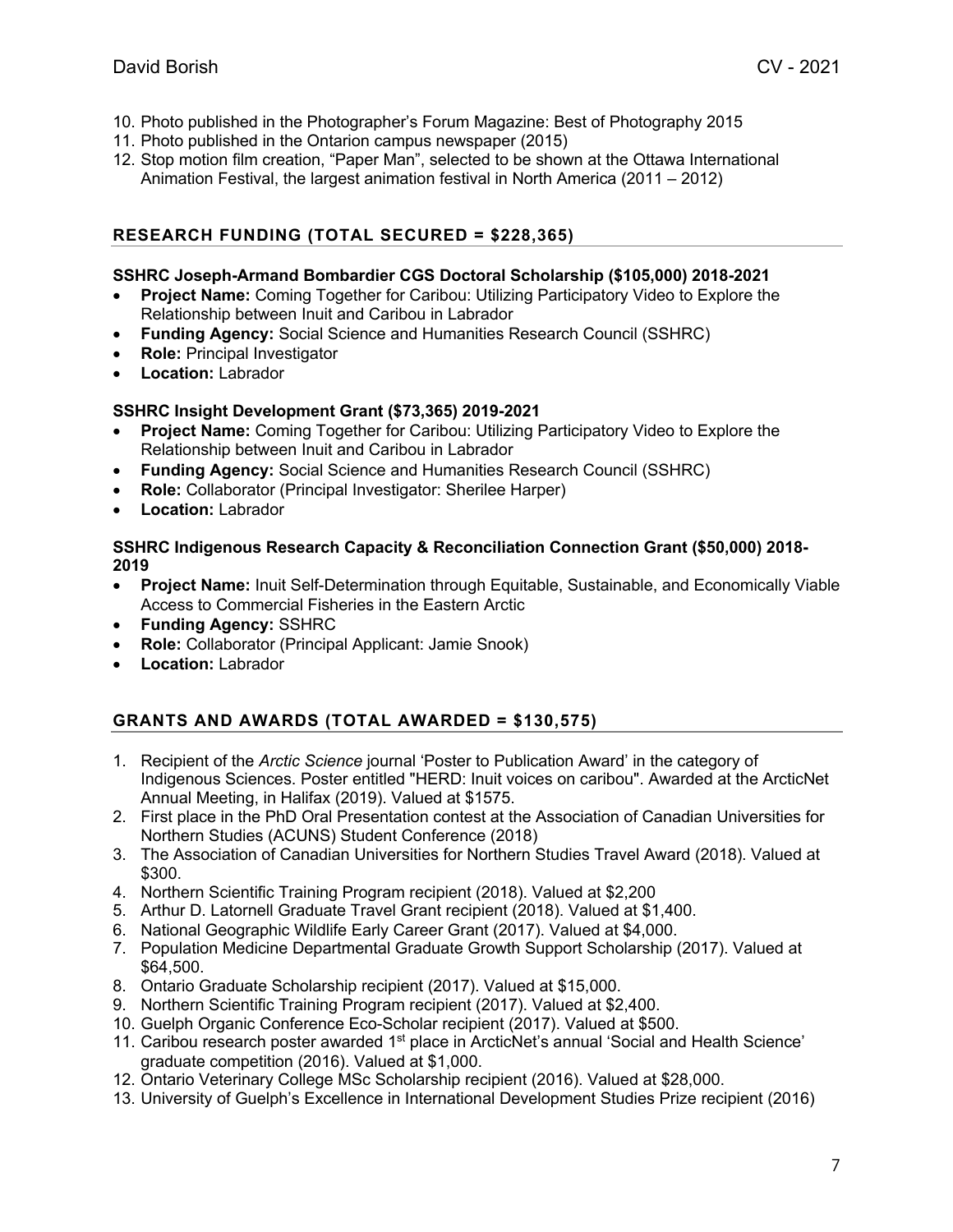- 14. UoG's International Development Studies Prize for the Environment and Development area of emphasis recipient (2016)
- 15. Arthur D. Latornell Graduate Travel Grant recipient (2016). Valued at \$1,200.
- 16. Frances M. Stretton Undergraduate Scholarship recipient (2015). Valued at \$4,000.
- 17. Arthur D. Latornell Travel Grant recipient (2015). Valued at \$1,000.
- 18. Kiyoko Miyanishi International Travel Grant recipient (2014). Valued at \$3,500.
- 19. Achieved 3<sup>rd</sup> place at the "Me, Myself and Israel" photo contest (2014)
- 20. "Paper Man" awarded  $1<sup>st</sup>$  place in the amateur category for Spain's SIGMAD Animation Festival (2012)
- 21. Kim Rabbot Award for Top Communications Technology Student (2012)
- 22. Top Glebe Collegiate Institute Senior Athlete Award (2012)
- 23. Top Glebe Collegiate Institute Junior Athlete Award (2010)
- 24. Produced a video on internet youth privacy for Canada's Privacy Commissioner, which received 2<sup>nd</sup> place award in the National Video Contest (2009)
- 25. Principal's Award for Student Leadership at Glashan Public School (2008)
- **26.** Friendship Award at Glashan Public School, voted by fellow students (2008)

## **PRESENTATIONS**

- *1.* Jamie Snook, A. Cunsolo**, D. Borish**, I. Shiwak, and S.L. Harper. (Dec 2021). *Mobilizing Mountain Metrics that Matter: Inuit-Led Environment and Health Monitoring in the Mealy Mountains National Park Reserve. Oral presentation in front of over 20 people from a scientific audience.* Canadian Mountain Network Knowledge Sharing Summit.
- 2. **Borish, D**., Cunsolo, A., Dale, A., Dewey, C., Flowers, C., Goudie, J., Harper, S., Hudson, A., Kippenhuck, C., Mauro, I., Purcell, M., Russell, G., Shiwak, I., Snook, J., & Wood, M. (May 2021). HERD: Inuit Voices on Caribou. Oral Presentation. The North American Caribou Workshop virtual conference.
- *3.* Jamie Snook, A. Cunsolo**, D. Borish**, I. Shiwak, C. Flowers, A. Dale, S. Rivoire, M. Purcell, J. Ford, Chris Furgal, and S.L. Harper. (Dec 2019).*"We're made criminals just to eat off the land,*  eat our food that our ancestors ate." Oral presentation, ArcticNet Annual Meeting, Halifax.
- 4. **Borish, D.,** Cunsolo, A., Dale, A., Dewey, C., Flowers, C., Goudie, J., Harper, S., Hudson, A., Kippenhuck, C., Mauro, I., Purcell, M., Russell, G., Shiwak, I., Snook, J., & Wood, M. (May 2019). Coming together for caribou: using participatory video to explore relationships among Inuit and caribou in Labrador, Canada. Oral Presentation. Labrador Research Forum in Happy Valley-Goose Bay
- 5. **Borish, D.** (Jan 2019). Using Video in Research. Global Health Course, Department of Population Medicine, University of Guelph, Guelph.
- 6. **Borish, D.** (Dec 2018). Coming Together for Caribou: using participatory video to explore the relationships between Inuit and caribou in Labrador, Canada. ArcticNet Annual Meeting, Ottawa.
- 7. **Borish, D.** (Nov 2018). Coming Together for Caribou: using participatory video to explore the relationships between Inuit and caribou in Labrador, Canada. Association of Canadian Universities for Northern Studies (ACUNS) Student Conference, Edmonton.
- 8. **Borish, D.** (Oct 2018). Coming Together for Caribou: using participatory video to explore the relationships between Inuit and caribou in Labrador, Canada. North American Caribou Workshop, Ottawa.
- 9. Gillis, D., Durish, N., Rourke, K., Asch, M., Knarr, J., A. Kipp, A. Sawatzky, J. Middleton, **D. Borish,** I. Bell, A. Cunsolo, I. Shiwak, C. Flowers, M. Wood, S.L. Harper (2018-2019). Supporting Community-Based Monitoring With Technology In The Circumpolar North. Labrador Research Forum, Happy Valley-Goose Bay, Canada-Newfoundland
- 10. **Borish, D.,** Cunsolo, A., Dale, A., Dewey, C., Flowers, C., Goudie, J., Harper, S., Hudson, A., Kippenhuck, C., Mauro, I., Purcell, M., Russell, G., Shiwak, I., Snook, J., & Wood, M. (June 2018). Using participatory video to explore relationships among Inuit and caribou in Labrador, Canada. Oral Presentation. The Norwegian Wild Reindeer Center, Norway.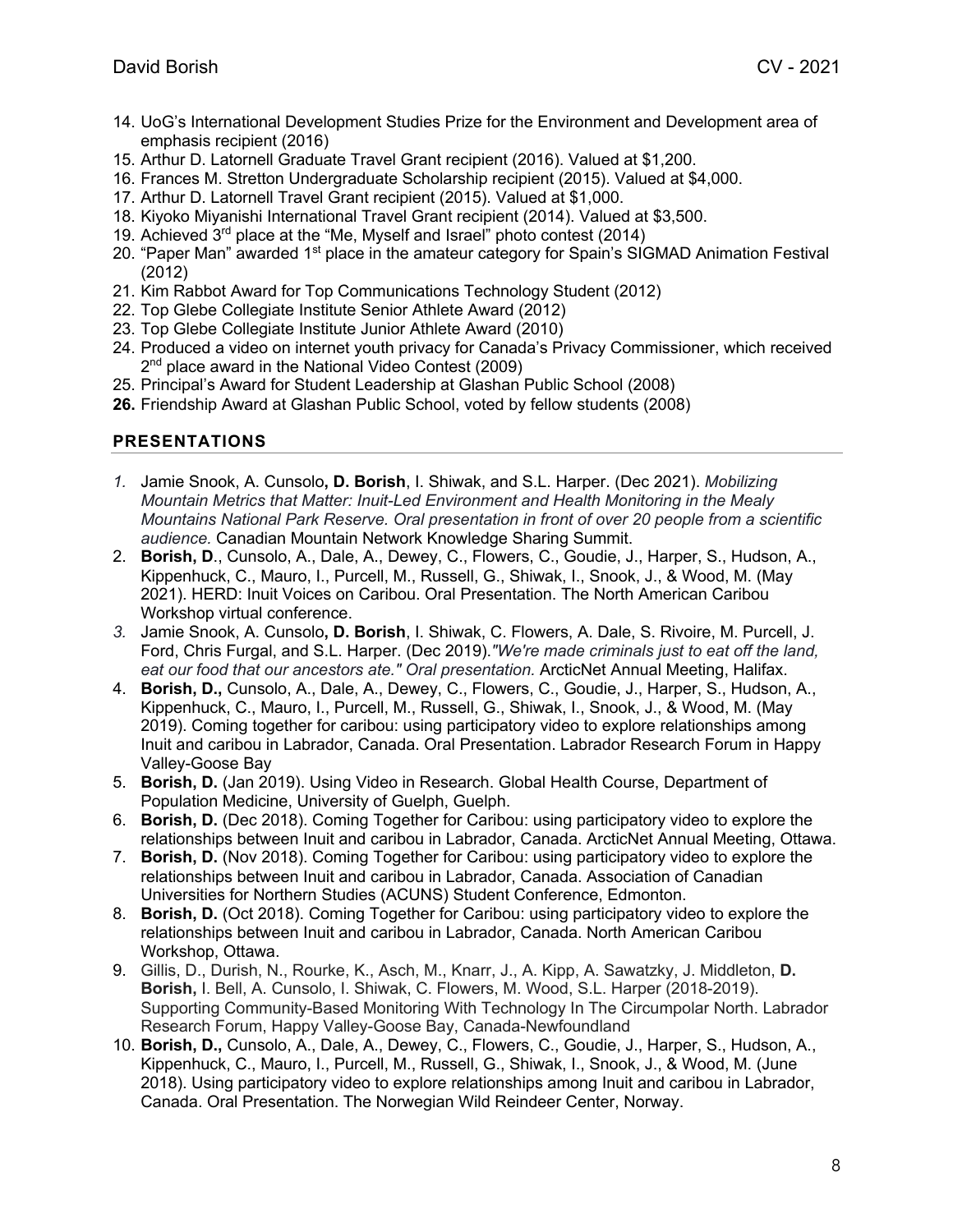- 11. **Borish, D.,** Cunsolo, A., Dale, A., Dewey, C., Flowers, C., Goudie, J., Harper, S., Hudson, A., Kippenhuck, C., Mauro, I., Purcell, M., Russell, G., Shiwak, I., Snook, J., & Wood, M. (Dec 2018). Coming together for caribou: using participatory video to explore relationships among Inuit and caribou in Labrador, Canada. Oral Presentation. ArcticNet Annual Scientific Meeting, Ottawa.
- 12. **Borish, D.,** Cunsolo, A., Dale, A., Dewey, C., Flowers, C., Goudie, J., Harper, S., Hudson, A., Kippenhuck, C., Mauro, I., Purcell, M., Russell, G., Shiwak, I., Snook, J., & Wood, M. (Nov 2018). Coming together for caribou: using participatory video to explore relationships among Inuit and caribou in Labrador, Canada. Oral Presentation. Association of Canadian Universities for Northern Studies (ACUNS) Student Conference, Edmonton, Canada.
- 13. **Borish, D**., Cunsolo, A., Dale, A., Dewey, C., Flowers, C., Goudie, J., Harper, S., Hudson, A., Kippenhuck, C., Mauro, I., Purcell, M., Russell, G., Shiwak, I., Snook, J., & Wood, M. (Oct 2018). Coming together for caribou: using participatory video to explore relationships among Inuit and caribou in Labrador, Canada. Oral Presentation. The North American Caribou Workshop, Ottawa, Canada.
- 14. **Borish, D.,** John, G. (May 2017). Drop by Drop: A Night of Innovation, Sustainability, and Film. The Mayfair Theatre, Ottawa. Produced two of three films showcased at fundraiser film event. Co-hosted event, speaking in front of an audience of over 300 people. Over \$3,000 in donations were raised to support agriculture initiatives in Nepal, education initiatives in Tanzania, and flood relief in Quebec
- 15. **Borish, D.** (May 2016). Red Mill Farm's Feature Speaker Event, Red Mill Farm, St. Mary's, Ontario. Invited as keynote speaker to discuss "Tracks in a Tiger Economy" documentary film and create dialogue regarding wildlife conservation practices that can lead to sustainable economic growth, Indigenous empowerment, and overall healthier ecosystems.
- 16. **Borish, D.** (Feb 2016). "Tracks in a Tiger Economy" film showing, University of Guelph, Guelph. Facilitated a seminar to discuss documentary film and create dialogue regarding wildlife conservation practices that can lead to sustainable economic growth, Indigenous empowerment, and overall healthier ecosystems.

# **POSTER PRESENTATIONS**

- *1.* **Borish, D.,** Cunsolo, A., Dale, A., Dewey, C., Flowers, C., Goudie, J., Harper, S., Hudson, A., Kippenhuck, C., Mauro, I., Purcell, M., Russell, G., Shiwak, I., Snook, J., & Wood, M. (Dec 2019). HERD: Inuit Voices on Caribou. Poster Presentation. ArcticNet Annual Meeting, Halifax.
- 2. **Borish, D.,** Cunsolo, A., Dale, A., Dewey, C., Flowers, C., Goudie, J., Harper, S., Hudson, A., Kippenhuck, C., Mauro, I., Purcell, M., Russell, G., Shiwak, I., Snook, J., & Wood, M. (Dec 2018). Coming together for caribou: Using participatory video to explore relationships among Inuit and caribou in Labrador, Canada. Poster Presentation. ArcticNet Annual Meeting, Ottawa, Ontario.
- 3. **Borish, D.,** Cunsolo, A., Dale, A., Goudie, J., Harper, S., Hudson, A., Snook, J., & Wood, M. (Dec 2016). The connection between caribou and Indigenous wellbeing in Labrador, Canada. Poster Presentation. ArcticNet Annual Scientific Meeting, Winnipeg, Manitoba.

# **INVITED TALKS**

- 1. **Borish, D.** (November 2021). Social and Environmental Visual Communications. Oral presentation. Invited for a second time as a guest speaker to present insight on visual methods for the "Introduction to Anthropology" first year undergraduate course at the University of Prince Edward Island.
- 2. **Borish, D**. (June 2021). Exploring social and environmental issues through community-based documentary film. Invited as guest to the Canada Bangladesh Social Justice Action Research Alliance, with 400 people attending online.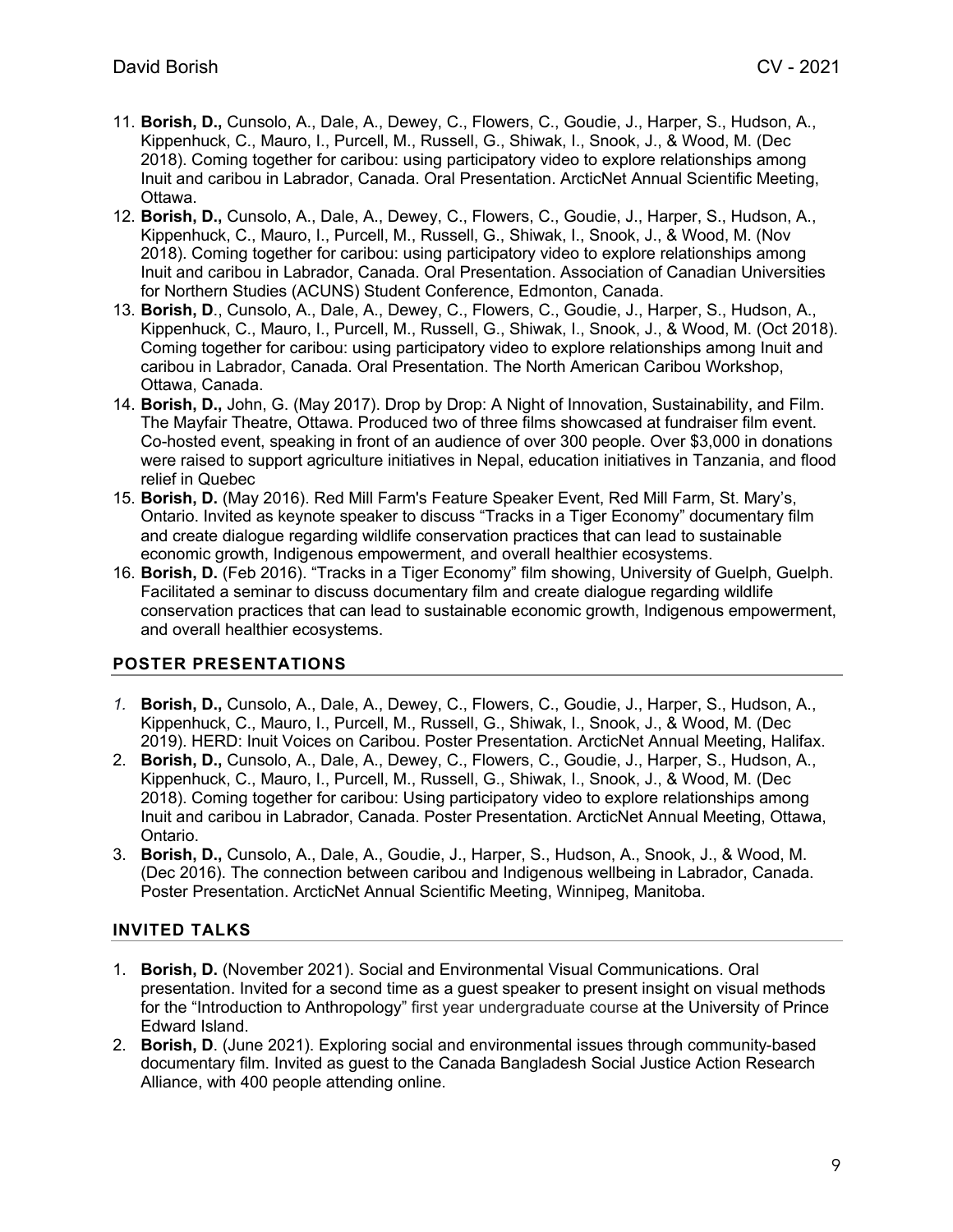- 3. **Borish, D**. (May 2021). HERD: Inuit Voices on Caribou. Canadian Anthropology Society's CASCA 2021 Conference. Invited as one of four guest panelists to the "Shifting attitudes: Morethan-human entanglements and caring possibilities for changing climates" panel discussion.
- 4. **Borish, D.** (March 2021). Social and Environmental Visual Communications. Oral presentation. Invited as guest speaker to present insight on visual methods for the "Introduction to Anthropology" first year undergraduate course at the University of Prince Edward Island.
- 5. **Borish, D.** (February 2021). Environment and Development in Malaysia and Canada. Oral presentation. Guest speaker to the 'Understanding Development and Global Inequalities" first year undergraduate course at the University of Guelph.
- 6. **Borish, D.** (January 2021). Documentary film for qualitative research. Oral presentation. Invited as one of four guest panelists to the 'Art in research: Alternative methods in knowledge dissemination" seminar series at Queen's University.
- 7. **Borish, D.** (November 2020). Leveraging Inuit voices on caribou through filmmaking. Oral presentation. Invited as guest speaker to the 'Explorers Club' online webinar series.
- 8. **Borish, D.** (November 2020). Inuit wellbeing and caribou in Labrador. Oral presentation. Invited as guest speaker to the 'One Health' first year undergraduate course at the University of Guelph.
- 9. **Borish, D.** (September 2020). Invited as one of four panelist for Dr. Karine Gagne's ethnographic book launch, called "Caring for Glaciers: Land, Animals, and Humanity in the Himalayas."
- 10. **Borish, D.** (March 2020). Inuit wellbeing and caribou in the NunatuKavut region. Oral presentation. Invited as presenter at the NunatuKavut Research Conference: Strengthening Pathways for Sustainability. Happy Valley-Goose Bay.
- 11. **Borish, D.** (Jan 2020). Inuit wellbeing and caribou in Labrador. Oral presentation. Invited as guest speaker to Environment Canada's National Boreal Caribou Knowledge Consortium online webinar speaker series. Audience included members from commercial industry, ENGOs, governments, Indigenous organizations, and community members across the Canadian Arctic and Sub-Arctic.
- 12. **Borish, D.** (Jan 2020). Inuit wellbeing and caribou in Labrador. Oral presentation. Invited as guest speaker to the 'Healthy People, Healthy Animals, Healthy Environment' first year undergraduate seminar course at the University of Guelph.
- 13. **Borish, D.** (Jan 2020). Inuit wellbeing and caribou in Labrador. Oral presentation. Invited as guest speaker to the 'Ecological Determinants of Health' third year course at the University of Waterloo.
- 14. **Borish, D.** (Nov 2019). Community-based participatory research and visual media approaches. Oral presentation. Invited as guest speaker to the qualitative methodologies class for the Social Practice and Transformational Change PhD program at the University of Guelph.
- 15. **Borish, D.** (Nov 2019). Social and Environmental Visual Communications. Oral presentation. Invited as guest speaker to present insight on visual methods for a Social Science and Humanities Research Council Partnership Grant meeting in Waterloo, Ontario.
- 16. **Borish, D.** (May 2019). Social and Environmental Visual Communications. Oral Presentation. Invited as a panelist on the Human Rights and Environment panel discussion at the Employment Network Event in The Hague, Netherlands.

# **GRANT PROPOSAL REVIEWS**

• Expert peer-reviewer for an application submitted to the Mitacs Accelerate Research program. The application was focused on research-based visual media within an Inuit community context in Canada (May 2021)

# **COMMITTEES**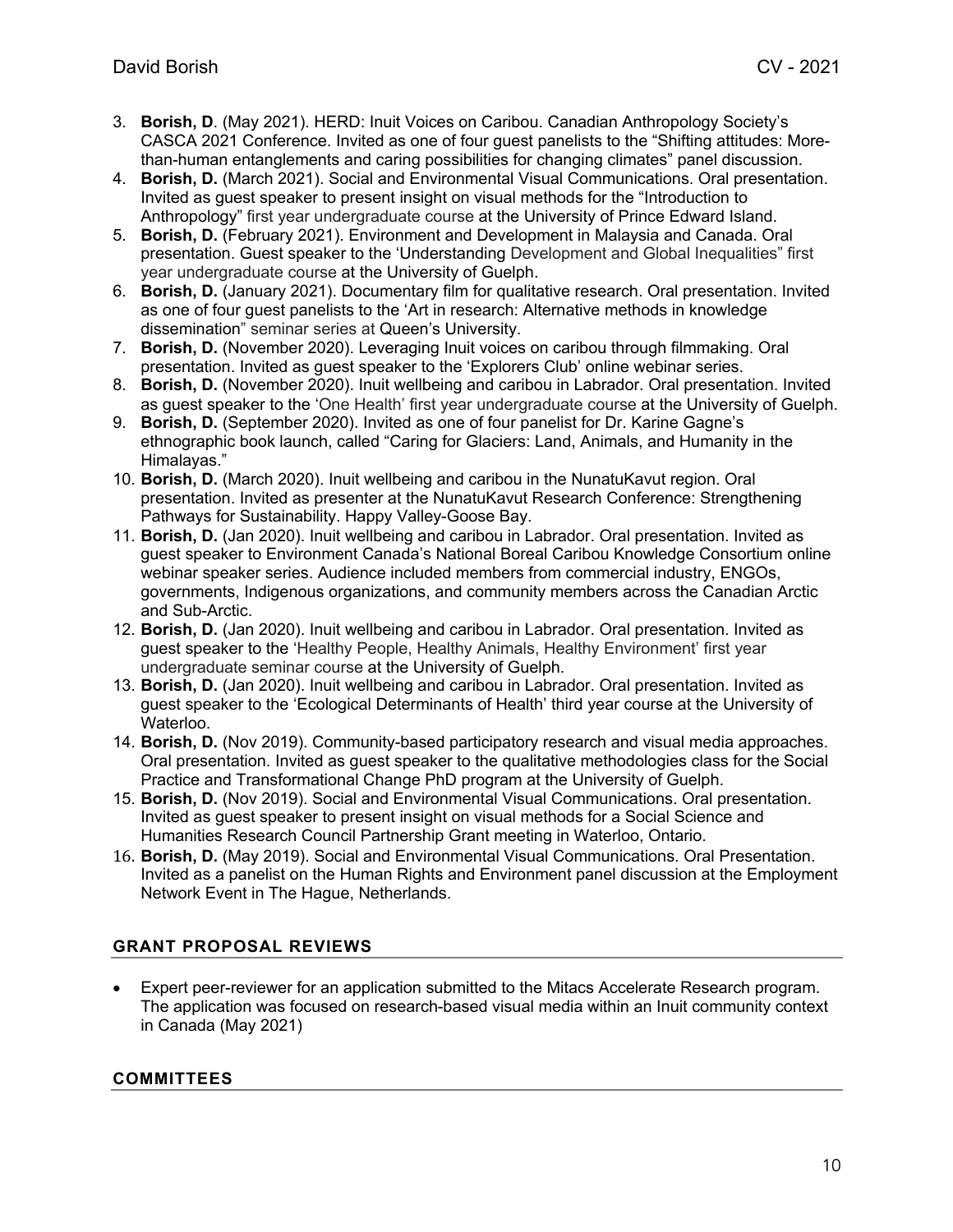#### **Student Representative – International Development Studies Professor Hiring Committee**  (Nov 2017 – Feb 2018)

University of Guelph, Guelph, Canada

- Selected to be the sole student representative during the hiring process of two new faculty members
- Took part in reading over 180 applications, short-listing candidates, skype interviewing candidates, face-to-face interviews, and final selection process.

## **MEDIA AND PRESS**

*CityNews – Kitchener:* The People's Archive of Rural Ontario (Dec 22, 2021).

*CBC Radio - Ontario Morning*: The People's Archive of Rural Ontario (Dec 10, 2021). https://www.cbc.ca/listen/live-radio/1-112-ontario-morning-from-cbc-radio/clip/15883624-ontariomorning-friday-december-10-2021-pt

*CBC Radio - Kitchener Waterloo*: Travel virtually through rural Ontario thanks to a new archive of incredible photos and stories (Dec 7, 2021). https://www.cbc.ca/news/canada/kitchenerwaterloo/rural-ontario-archive-1.6273253

*CBC Radio - Up North:* University of Guelph wants to share stories of rural Ontarians (Dec 5, 2021). https://www.cbc.ca/news/canada/sudbury/rural-ontario-archive-university-guelph-1.6273020

*CBC Radio - Up North with Jonathan Pinto:* The People's Archive of Rural Ontario (Dec 1, 2021). https://www.cbc.ca/listen/live-radio/1-84-up-north/clip/15881933-the-peoples-archive-rural-ontario

*Observer:* Publish your rural story in the people's archive (Nov 24, 2021). https://observerxtra.com/2021/11/25/publish-your-rural-story-in-the-peoples-archive/

*Education News Canada:* U of G Launches Multi-Media Digital Archive of Rural and Northern Ontario Stories (Nov 23, 2021).

https://educationnewscanada.com/article/education/level/university/1/931817/u-of-g-launches-multimedia-digital-archive-of-rural-and-northern-ontario-stories-.html

Canadian Geographic. September 3, 2021. *Caribou are vanishing at an alarming rate. Is it too late to save them?* https://www.canadiangeographic.ca/article/caribou-are-vanishing-alarming-rate-it-toolate-save-them

Lumberjack System: David Borish uses Builder for both Documentary Production and Qualitative Analysis (July 14, 2021).

https://www.lumberjacksystem.com/2021/07/14/david-borish-uses-builder-for-both-documentaryproduction-and-qualitative-analysis/

## **VOLUNTEER EXPERIENCE**

# **Videographer** (April 2011 – September 2014)

*Selamatkan Yaki*, Manado, Indonesia

- Created promotional/awareness videos for the macaque-related conservation organization
- Videos used for community outreach programs and fundraising

## **Photographer**